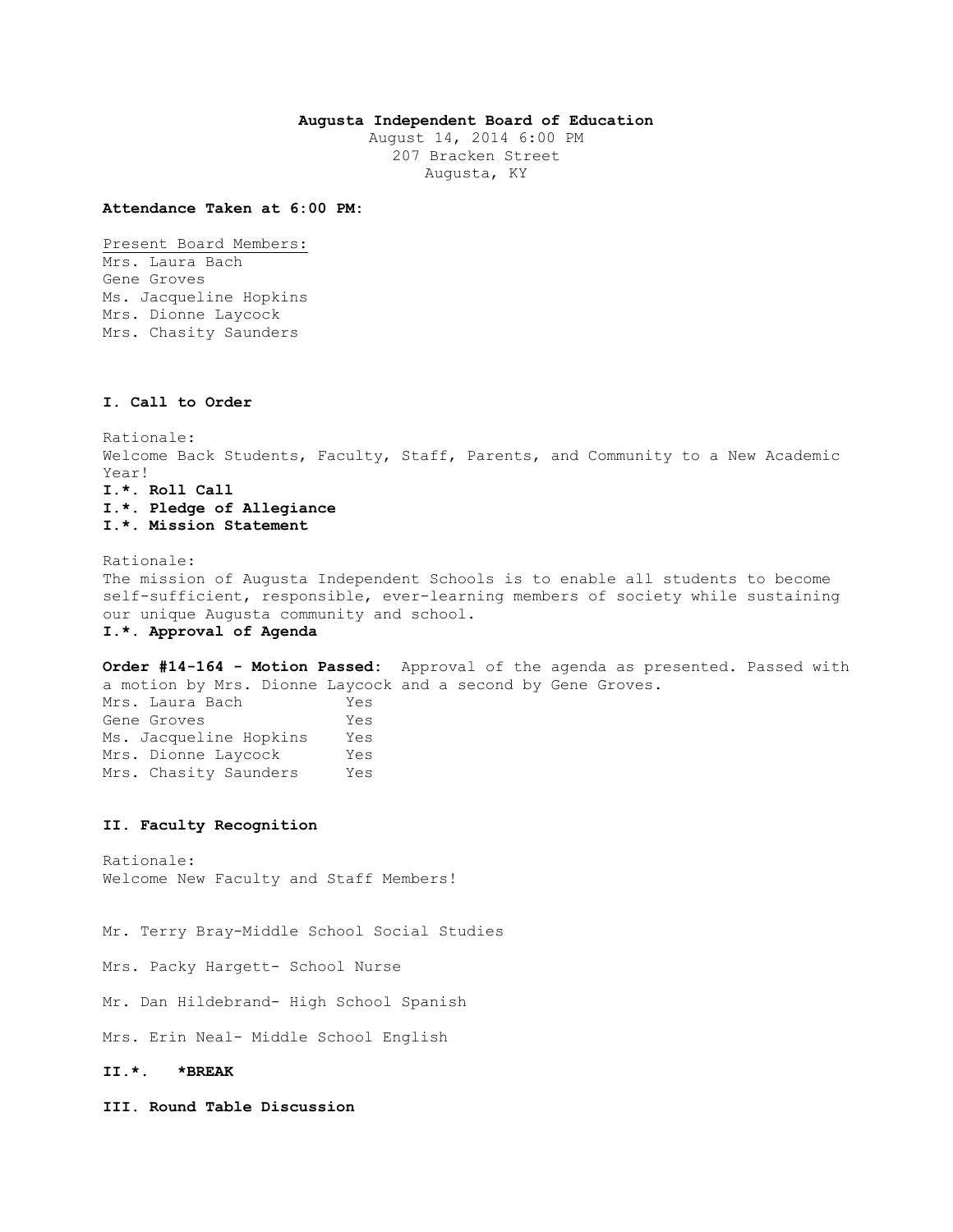### **III.\*. Principal's Report/Student Achievement**

### Rationale:

Principal, Robin Kelsch informed board members KPREP scores were embargoed but preliminary data is encouraging and indicates progress.

Mr. Kelsch shared a new initiative being offered to all students Monday through Thursday until 4:00 p.m. The Homework Clinic will provide assistance with homework, tutoring, remediation and general academic needs led by certified staff. Mr. Kelsch stated all teachers will be participating on a rotation to provide the program.

Board members heard the Attendance Incentive Plan for the 2014-2015 school year. Mr. Kelsch stated the attendance percentage had raised over 95% the past couple of years and the bar is being raised to achieve 96%. Students with perfect attendance will be rewarded each semester with educational field trips and activities as rewards.

## **III.\*. Budget**

#### Rationale:

Finance Officer, Tim Litteral reported the 2013-2014 Annual Financial Report indicated the general fund contingency ended the year at \$156,912, a decrease of \$137,000. However, without the prior period adjustment made to Fund 2, the fund balance would have increased \$24,000. Revenue exceeded prior year amounts by \$83,000 and expenditures without regard to prior period adjustments and onbehalf amounts provided by the state were \$31,500 less than FY 2013. Salary and benefit costs decreased by \$9264 in spite of increasing retirement match and unemployment insurance costs. Transportation costs were \$10,000 less than last year. Utility expenditures were level with last year in spite of a very cold winter. Mr. Litteral stated, continuing the current budget plan should increase the fund balance at the end of 2015. The KSBIT assessment of \$9,175 had been taken into account on the Annual Financial Report. The Special Revenue Fund (Fund 2) indicates grants were within budget and there are carryover amounts to apply to FY 2015. All prior year grants have been closed out so the district will not have to use local funds to support grants in the future.

The Capital Outlay Fund transferred \$26,720 to the General Fund and maintains a balance of \$12,088 in escrow for the School Facilities Construction Commission offer and the Building Fund is at a zero balance. All revenue was used to retire debt.

Food Service revenue was \$25,000 less than in 2013, primarily due to the KDE assessment. It appears that assessment may now be abated. Food Service expenditures were \$26,000 less than 2013. Without the assessment the Food Service Fund would have a balance of \$7200. It currently has a balance of zero for FY 2014.

Mr. Litteral updated board members on the July 2014 Budget Report. He stated the General Fund for the first month indicates receipts exceed last year's by approximately \$19,000 due to increased SEEK. Expenditures for the first month were approximately \$110,500. Receipts exceeded expenditures by more than \$32,000 in the first period. Compared to last year during the first month, expenditures were down by about \$5,000.

Mr. Litteral stated with the carry-over, the school instructional allotment for the new fiscal year is \$32,100. He said \$8,400 has been expended thus far for new English textbooks and math workbooks but \$6,000 of the cost would be paid for by district instructional resource funds.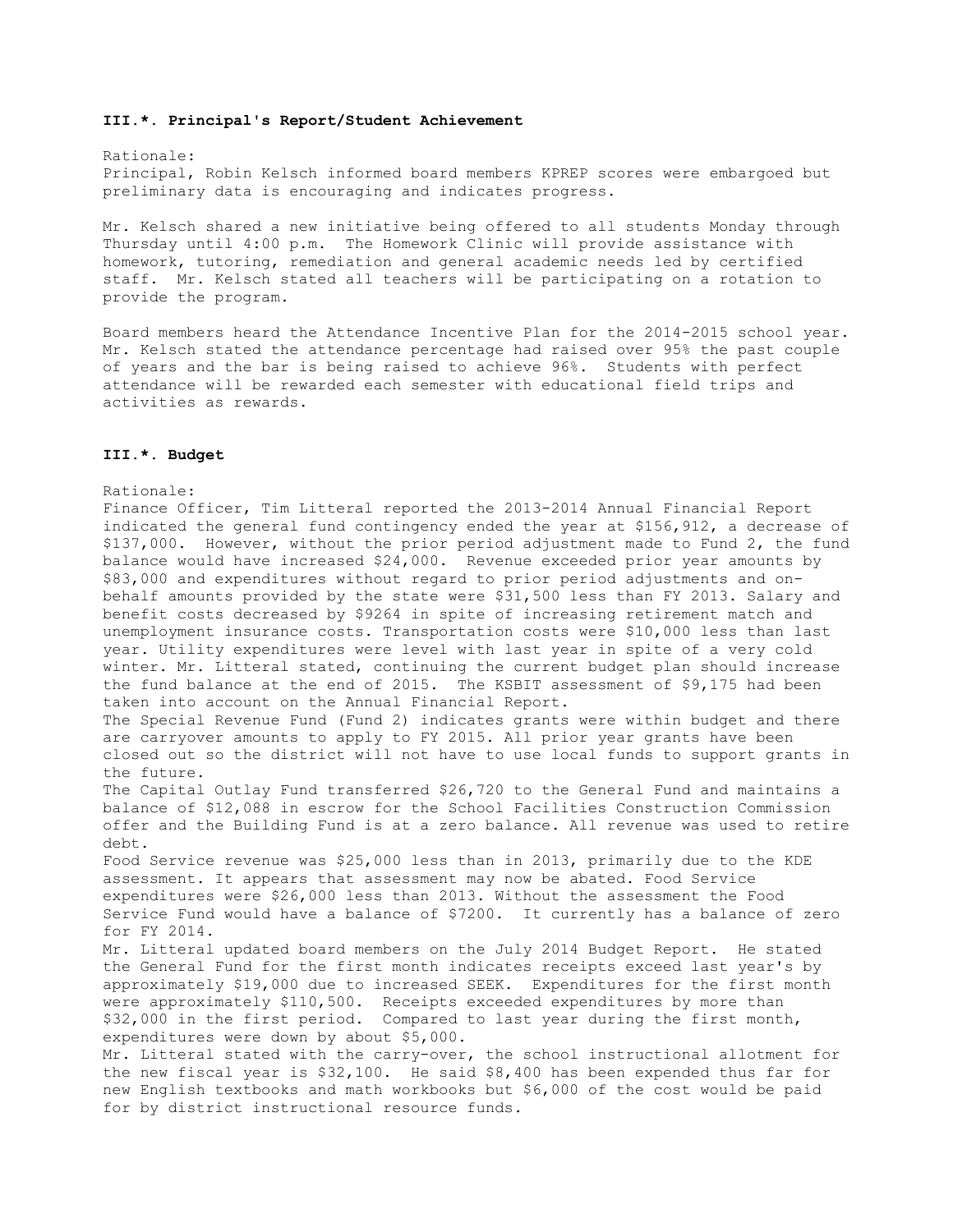Maintenance costs for the first month were \$34,682. Mr. Litteral explained the number might seem high, but beyond the extra maintenance that occurs in the summer months, district property insurance totaled \$27,000. Of the approximate \$8,200 spent on transportation in July, approximately 61% of that amount was for fleet insurance, so expenditures were relatively low. The Special Revenue (Fund 2) expenditures continue to be on target with regards to the budget and the Food Service Fund beginning balance on the report indicates we are beginning with a \$0 balance due to the assessment from KDE. However, once the assessment is abated, our beginning balance is approximately \$7,000.

Superintendent, Lisa McCane presented the board options for paying the KSBIT assessment of \$9,175. The payment options include: 1.) Pay in full 2.) Participate in a bond issue 3.) Pay 25% down (\$2,294) and pay the remaining balance in equal payments, interest free over 2-6 yrs beginning August 31, 2015. Superintendent McCane recommended the board pay 25% down and pay the remaining balance in equal payments, interest free over 6-years. She stated the payment would be approximately \$1,150.

Superintendent McCane recommended two extra duty contracts to the board members for approval including; High School Volleyball Extra Duty Contract: Raise from \$800 to \$1,200 and Bus Driver Extra Duty Contract for Field Trips/Extracurricular Trips for \$1,963.85.

**Order #14-165 - Motion Passed:** Approve Extra Duty Volleyball Contract Raise from \$800 to \$1,200 and Extra Duty Bus Driver Contract for Field Trips/Extracurricular Trips for \$1,963.85. Passed with a motion by Gene Groves and a second by Ms. Jacqueline Hopkins.

Mrs. Laura Bach Yes Gene Groves Yes Ms. Jacqueline Hopkins Yes Mrs. Dionne Laycock Yes Mrs. Chasity Saunders Yes

# **III.\*. KSBIT Assessment Payment Option**

Rationale:

 Pay 25% of the \$9,175 and make interest free equal payments over 6-years. The payment will be approximately \$1,150 per year.

**Order #14-166 - Motion Passed:** Approve KSBIT payment option to pay 25% down and equal payments over 6-years. Passed with a motion by Mrs. Dionne Laycock and a second by Mrs. Chasity Saunders. Mrs. Laura Bach Yes Gene Groves Yes Ms. Jacqueline Hopkins Yes Mrs. Dionne Laycock Yes

Mrs. Chasity Saunders Yes

#### **III.\*. Facilities Update**

Rationale: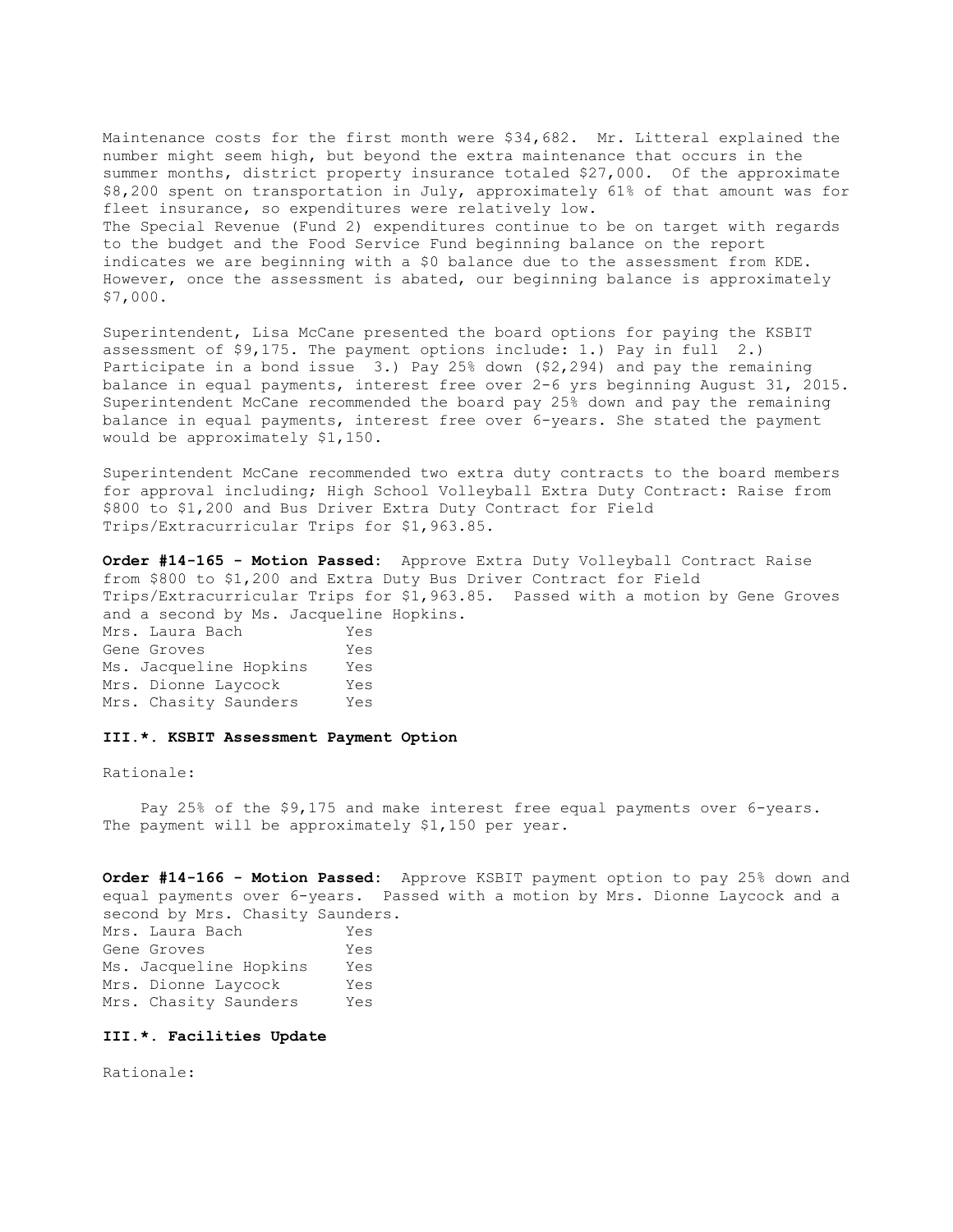The Energy Management Report for the June billing period indicated a reduction in electricity consumption of 1,681 kWhs (3.3%) and a decrease in natural gas consumption of 37 CCF, which created a reduction in total energy cost of \$211 for the month, as compared to the three year baseline averages (FY2010-FY2012). Our district has reduced the total electrical energy consumption during FY2014 by 46,450 kWhs (6.9%), which has created a savings in electrical energy cost of over \$4,645. Unfortunately this year, we have also had an increase in natural gas consumption of 2,298 CCF (26.7%) which increased that cost by approximately \$2,663. The reduction in electricity consumption has helped to offset the added cost in natural gas this year. The district ended FY2014 with a savings of approximately \$1,982 in total energy cost (\$4,645-\$2,663), as compared to our three year averages. Monthly Maintenance:

Completed building maintenance to open the school year

Painted fire escapes

 Lightning damage required Windstream phone repairs and Double Dome for the fire system (damage mainly to Band building)

Repaired cafeteria scrubber

Installed air conditioner in server room of Library

Replaced air conditioner in Kindergarten room

### **III.\*. Property Tax Rates**

#### Rationale:

Superintendent McCane updated the board on property tax options stating the compensating rate would produce approximately \$1,500 more revenue than last year after collection costs. The 4% rate would produce \$13,234 more than last year, a difference of approximately \$11,000 compared to the compensating rate. She stated the district has not raised property taxes in more than 15-years and the district has already cut personnel and school programs. The additional revenue would help offset rising costs and declining revenue. She stated taking the 4% increase combined with Clopay returning to the property tax rolls in 2018, might propel the district for another 15-years.

Superintendent McCane informed board members the 4% tax rate increase requires advertisement for two-weeks and a public hearing but not subject to a recall and the compensating rate requires on board action.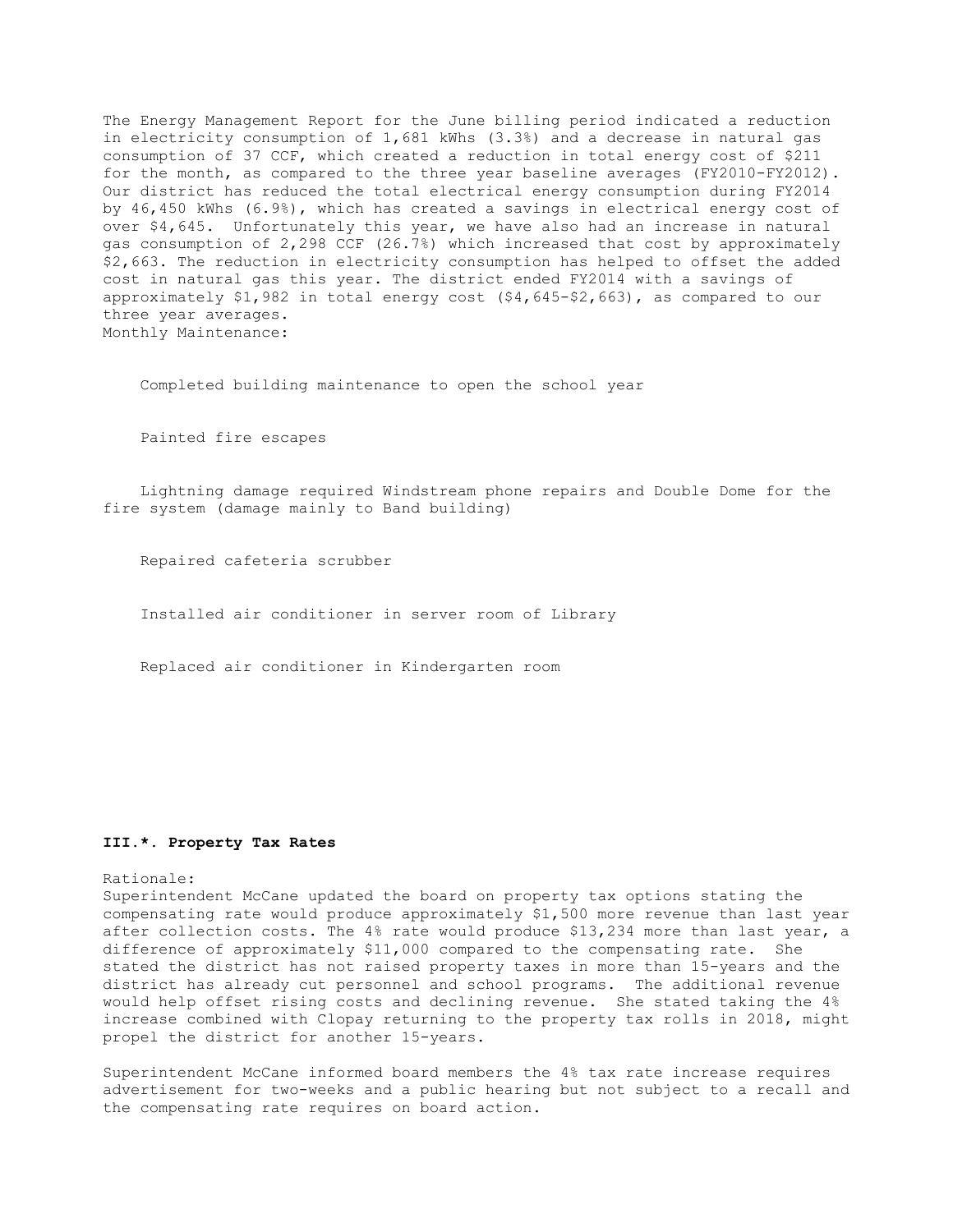**Order #14-167 - Motion Passed:** Approve to authorize the Superintendent to Advertise for a Public Tax Hearing. Passed with a motion by Mrs. Chasity Saunders and a second by Mrs. Laura Bach. Mrs. Laura Bach Yes Gene Groves Yes Ms. Jacqueline Hopkins Yes Mrs. Dionne Laycock Yes Mrs. Chasity Saunders Yes

### **III.\*. Superintendent's District Goals 2014-2015**

**Order #14-168 - Motion Passed:** Approve the 2014-2015 District Goals. Passed with a motion by Mrs. Dionne Laycock and a second by Ms. Jacqueline Hopkins. Mrs. Laura Bach Yes Gene Groves Yes Ms. Jacqueline Hopkins Yes Mrs. Dionne Laycock Yes Mrs. Chasity Saunders Yes

## **IV. Communications IV.\*. Superintendent's Report**

#### Rationale:

Superintendent McCane reported efforts to lobby legislators regarding the district's recent food service penalty of \$13,544 was an effective action step. KDE officials contacted the district with news the penalty would be recalculated to a minimal amount of a few hundred dollars. Superintendent McCane stated KDE was recalculating all school districts with substantial penalties and stated the action steps taken resulted in the USDA and KDE officials to revise the entire process for fiscally penalizing food service departments.

Superintendent McCane requested board members to verify the Bracken County Voting Precincts for the county clerk's office.

The board members learned the board minutes are now available to the public on the district website and in an effort to increase school/district communication with local businesses, organizations, clubs, etc. a list is being generated of email addresses to send monthly newsletters, school/district updates, upcoming events, etc.

The annual district audit is scheduled for the week of September 8th-12th, 2014.

Current enrollment: K-12 is 276 **IV.\*. Citizens IV.\*. Board Members** 

# **V. Business and Consent**

**Order #14-169 - Motion Passed:** Approval of the Business and Consent items as presented passed with a motion by Gene Groves and a second by Mrs. Chasity Saunders. Mrs. Laura Bach Yes Gene Groves Yes Ms. Jacqueline Hopkins Yes